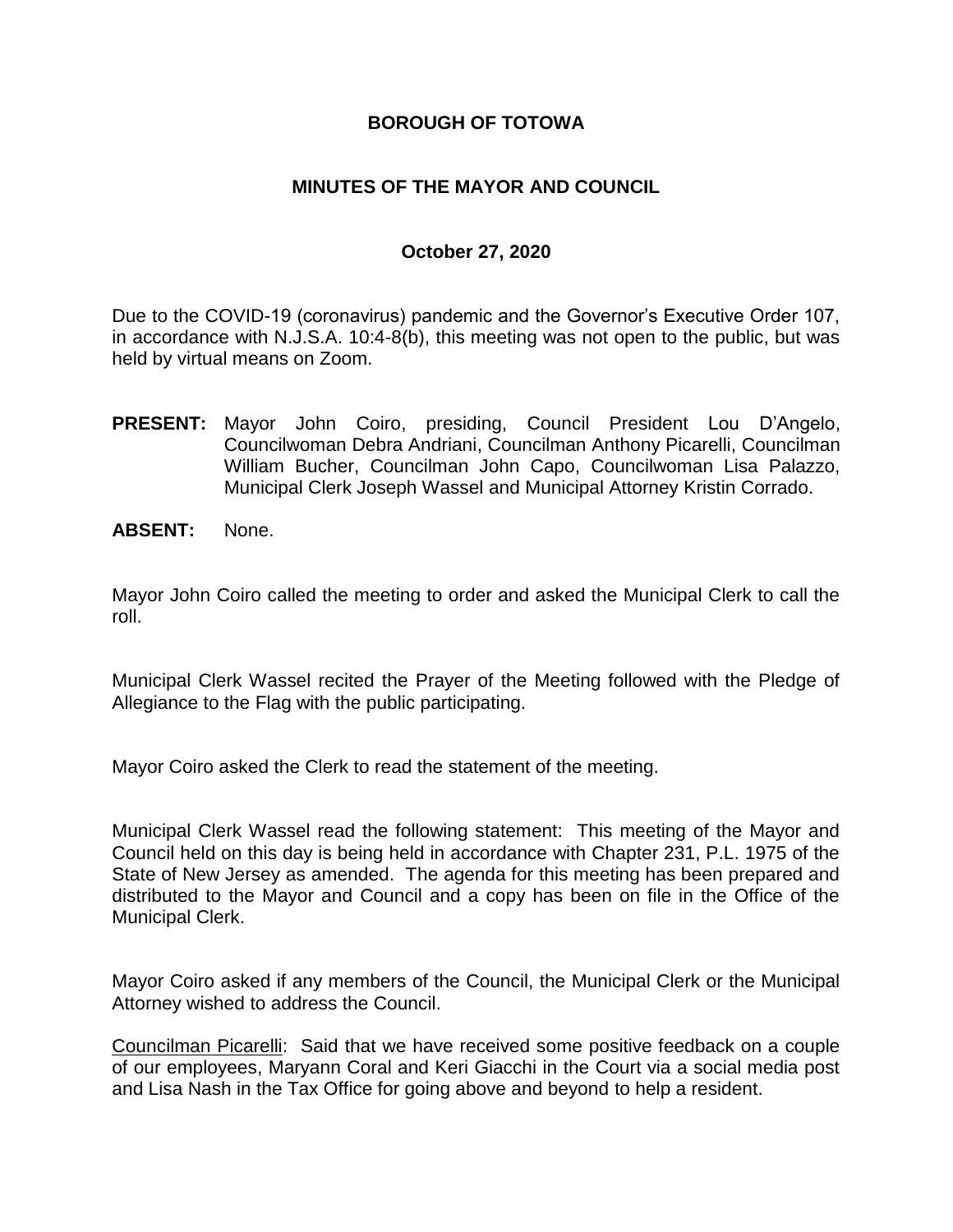Mayor Coiro asked if any citizens attending via Zoom wished to be heard on any matter.

## CITIZENS HEARD:

There were no citizens who wished to be heard and Mayor Coiro announced that we have not received any emailed questions pertaining to the public portion of the meeting through 7:30 p.m.

There was a motion by Councilman D'Angelo, seconded by Councilwoman Andriani to approve the Minutes of the Mayor and Council for the meeting of October 13, 2020. On roll call vote, all members of the Council present voted in the affirmative.

## COMMITTEE ON FINANCE:

There was a motion by Councilman Picarelli, seconded by Councilman D'Angelo to approve Resolution No. 2020-22 for the payment of bills. On roll call vote, all members of the Council present voted in the affirmative.

There was a motion by Councilman Picarelli, seconded by Councilman D'Angelo to acknowledge receipt of the Report of Audit for the year ended December 31, 2019 and that the recommendations will be reviewed by the Governing Body. On roll call vote, all members of the Council present voted in the affirmative.

There was a motion by Councilman Picarelli, seconded by Councilman D'Angelo to adopt the following Resolution Updating The Borough Of Totowa Personnel Policies And Procedures Manual. On roll call vote, all members of the Council present voted in the affirmative.

RESOLUTION NO. 117-2020

### RESOLUTION UPDATING THE BOROUGH OF TOTOWA PERSONNEL POLICIES AND PROCEDURES MANUAL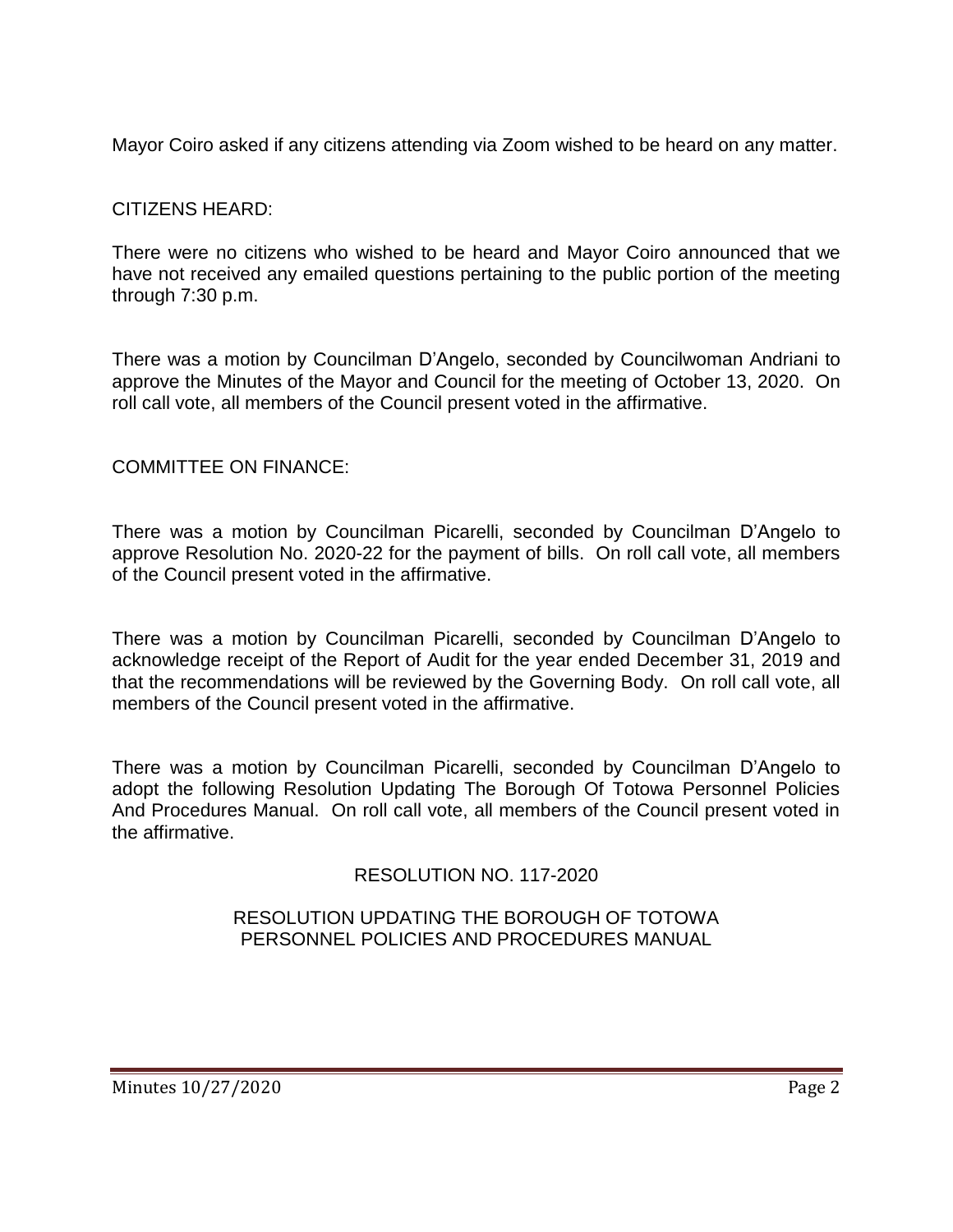WHEREAS, it is the policy of the Borough of Totowa to treat employees and prospective employees in a manner consistent with all applicable employment laws and regulations including, but not limited to Title VII of the Civil Rights Act of 1964, as amended by the Equal Opportunity Act of 1972, the Age Discrimination in Employment Act, the Equal Pay for Equal Work Act, the Fair Labor Standards Act, the New Jersey Law Against Discrimination, the Americans with Disabilities Act, the Family and Medical Leave Act, the Conscientious Employee Protection Act, the Public Employee Occupational Safety and Health Act, the New Jersey Workers Compensation Act, the Federal Consolidated Omnibus Budget Reconciliation Act (COBRA) and the Open Public Meeting Act; and

WHEREAS, the Mayor and Council of the Borough of Totowa had determined that there is a need for personnel policies and procedures to ensure that employees and prospective employees are treated in a manner consistent with these laws and regulations; and

WHEREAS, by Resolution No. 111-2017 dated October 10, 2017, the Mayor and Council of the Borough of Totowa adopted the Personnel Policies and Procedures Manual for the Borough of Totowa; and

WHEREAS, the State of New Jersey is now requiring all public employers to adopt a uniform domestic violence policy in accordance with N.J.S.A. 11A:2-6a; and

WHEREAS, the Mayor and Council of the Borough of Totowa want to adopt a Domestic Violence Policy which will encourage employees who are victims of domestic violence, and those impacted by domestic violence, to seek assistance from the Borough of Totowa's Human Resource Officer; and

WHEREAS, the Mayor and Council of the Borough of Totowa desire to update the Personnel Policies and Procedures Manual as necessary.

NOW, THEREFORE, BE IT RESOLVED, that the Mayor and Council of the Borough of Totowa do hereby adopt a Domestic Violence Policy for the Borough of Totowa and authorize the updating of the Personnel Policies and Procedures Manual for the Borough of Totowa to include this Domestic Violence Policy.

BE IT FURTHER RESOLVED, that these personnel policies and procedures shall apply to all municipal officials, appointees, employees, volunteers and independent contractors. In the event there is a conflict between these rules and any collective bargaining agreement, personnel services contract or Federal or State law, the terms and conditions of that contract or law shall prevail. In all other cases, these policies and procedures shall prevail.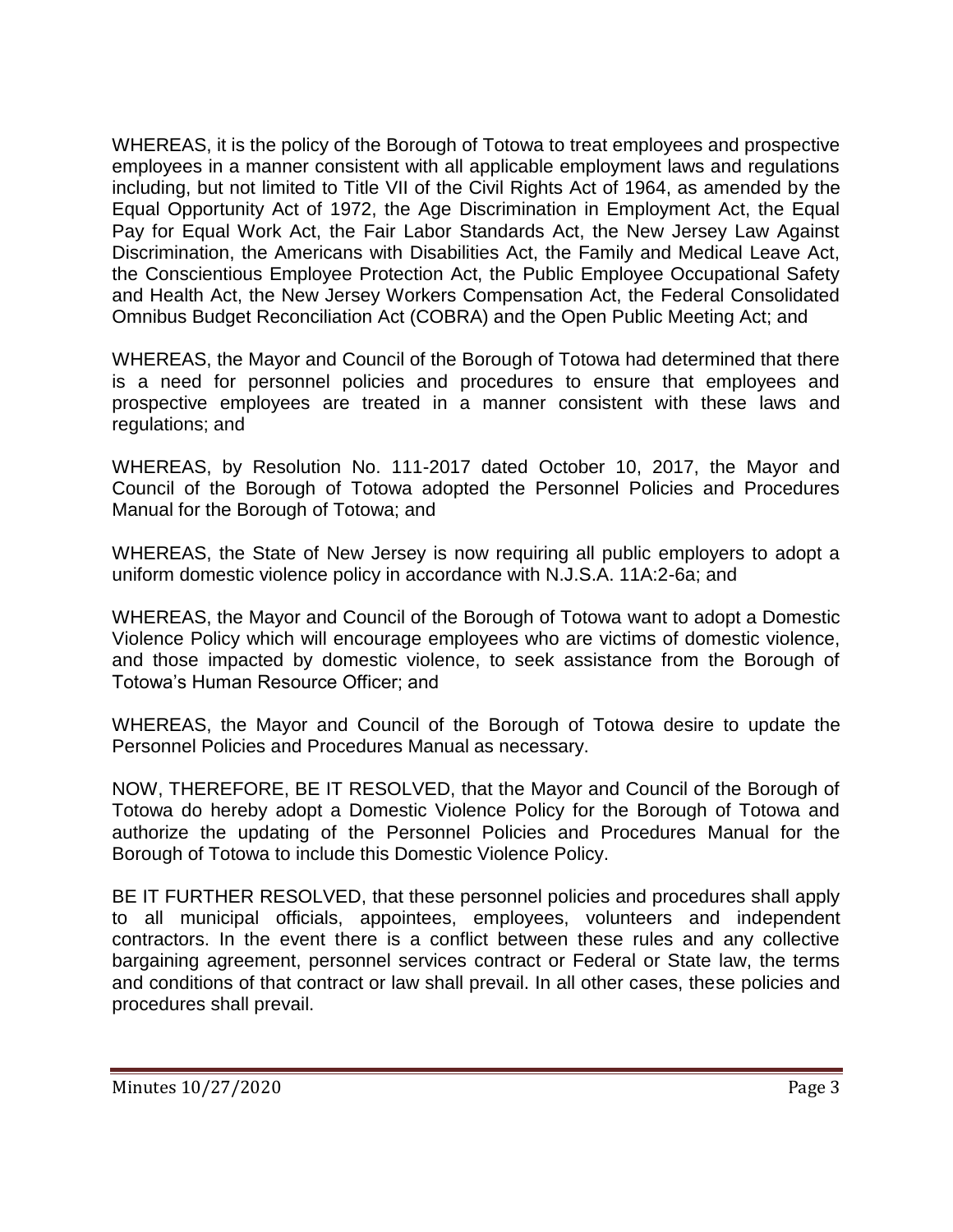BE IT FURTHER RESOLVED, that this manual is intended to provide guidelines covering public service by municipal employees and is not a contract. The provisions of this manual may be amended and supplemented from time to time without notice and at the sole discretion of the Borough of Totowa Mayor and Council.

BE IT FURTHER RESOLVED, that to the maximum extent permitted by law, employment practices for the municipality shall operate under the legal doctrine, known as "employment at will."

BE IT FURTHER RESOLVED, that the Municipal Clerk and all managerial/supervisory personnel are responsible for these employment practices. The Deputy Clerk and the Municipal Attorney shall assist the Municipal Clerk in the implementation of the policies and procedures in this manual.

There was a motion by Councilman Picarelli, seconded by Councilman D'Angelo to authorize the Borough Attorney to prepare and the Borough Clerk to advertise for the RFP's for 2021 Professional Services. On roll call vote, all members of the Council present voted in the affirmative.

COMMITTEE ON PUBLIC SAFETY:

There was a motion by Councilman D'Angelo, seconded by Councilman Capo to adopt the following Resolution Authorizing The Purchase And Installation Of A New Server And Related Software For The New MDT's For The Borough Of Totowa Police Department Due To The Covid-19 Pandemic. On roll call vote, all members of the Council present voted in the affirmative.

## RESOLUTION NO. 118-2020

RESOLUTION AUTHORIZING THE PURCHASE AND INSTALLATION OF A NEW SERVER AND RELATED SOFTWARE FOR THE NEW MDT's FOR THE BOROUGH OF TOTOWA POLICE DEPARTMENT DUE TO THE COVID-19 PANDEMIC

WHEREAS, SARS-CoV-2 is the virus that causes Coronavirus Disease 19 ("Covid-19"), a contagious and at times fatal, respiratory disease; and

WHEREAS, by Executive Order No. 103 dated March 9, 2020, Governor Phil Murphy declared a Public Health Emergency and State of Emergency in the State of New Jersey in response to the Covid-19 outbreak; and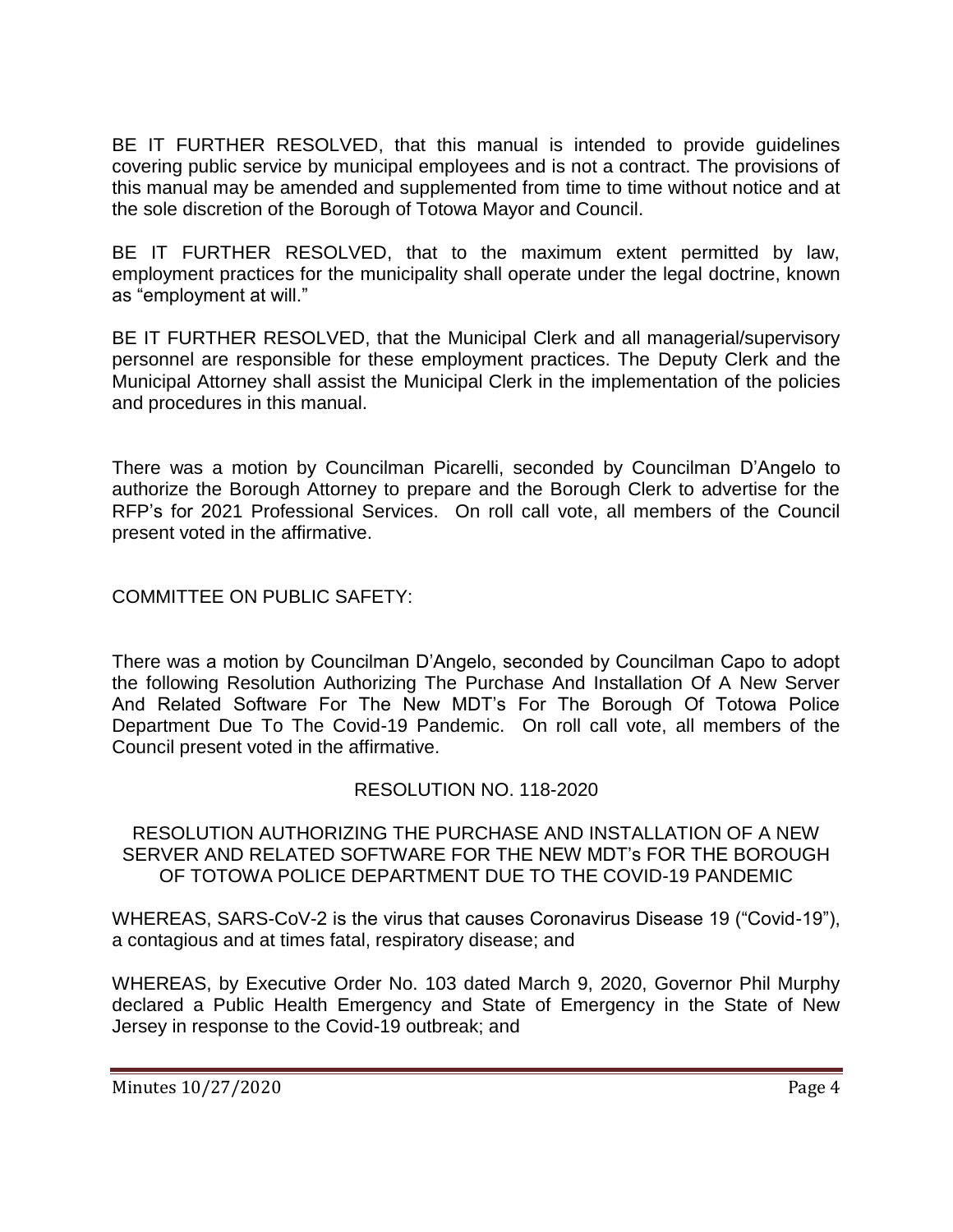WHEREAS, thereafter the Borough of Totowa undertook a hazard assessment and implemented infection control strategies and safe work practices; and

WHEREAS, the Borough of Totowa Police Chief had requested that new police Mobile Data Terminals ("MDT's") be purchased and installed in the Department's vehicles so the Officers can enter their reports in the CAD system and do not have to come inside to police headquarters and be in close contact with other Officers; and

WHEREAS, by Resolution No. 114-2020 dated October 27, 2020, the Mayor and Council of the Borough of Totowa authorized the purchase of these new public safety laptops which are used by all Officers on patrol duty and will prevent the Officers from coming into close contact with other Officers inside police headquarters; and

WHEREAS, more specifically, the Mayor and Council of the Borough of Totowa authorized the purchase and installation of new MDT's for the Borough of Totowa Police Department fleet from Gold Type Business Machines, Inc. in the amount of \$26,983.60 pursuant to New Jersey State Contract No. 89980; and

WHEREAS, the Borough of Totowa Police Chief has requested that a new server and related software be purchased and installed which will allow the Officers to enter their reports in the CAD system and they will not have to come inside to police headquarters and be in close contact with other Officers; and

WHEREAS, Lawsoft, Inc., 15 Hamburg Turnpike, Suite 2, Bloomingdale, New Jersey 07403 has submitted a proposal dated September 11, 2020 for the purchase and installation of a PowerEdgeR440 server and related software for the Borough of Totowa Police Department in the amount of \$11,410.75, a copy of which is on file in the office of the Borough of Totowa Municipal Clerk; and

WHEREAS, the Mayor and Council of the Borough of Totowa desire to authorize the purchase and installation of this new server and related software for the general health, safety and well-being of the officers of the Borough of Totowa Police Department; and

WHEREAS, pursuant to the applicable New Jersey State laws, the purchase and installation of this equipment may be authorized without public bidding.

NOW, THEREFORE, BE IT RESOLVED, that the Mayor and Council of the Borough of Totowa do hereby accept the proposal from Lawsoft, Inc. for the purchase and installation of a new server and related software for the Borough of Totowa Police Department in the amount of \$11,410.75.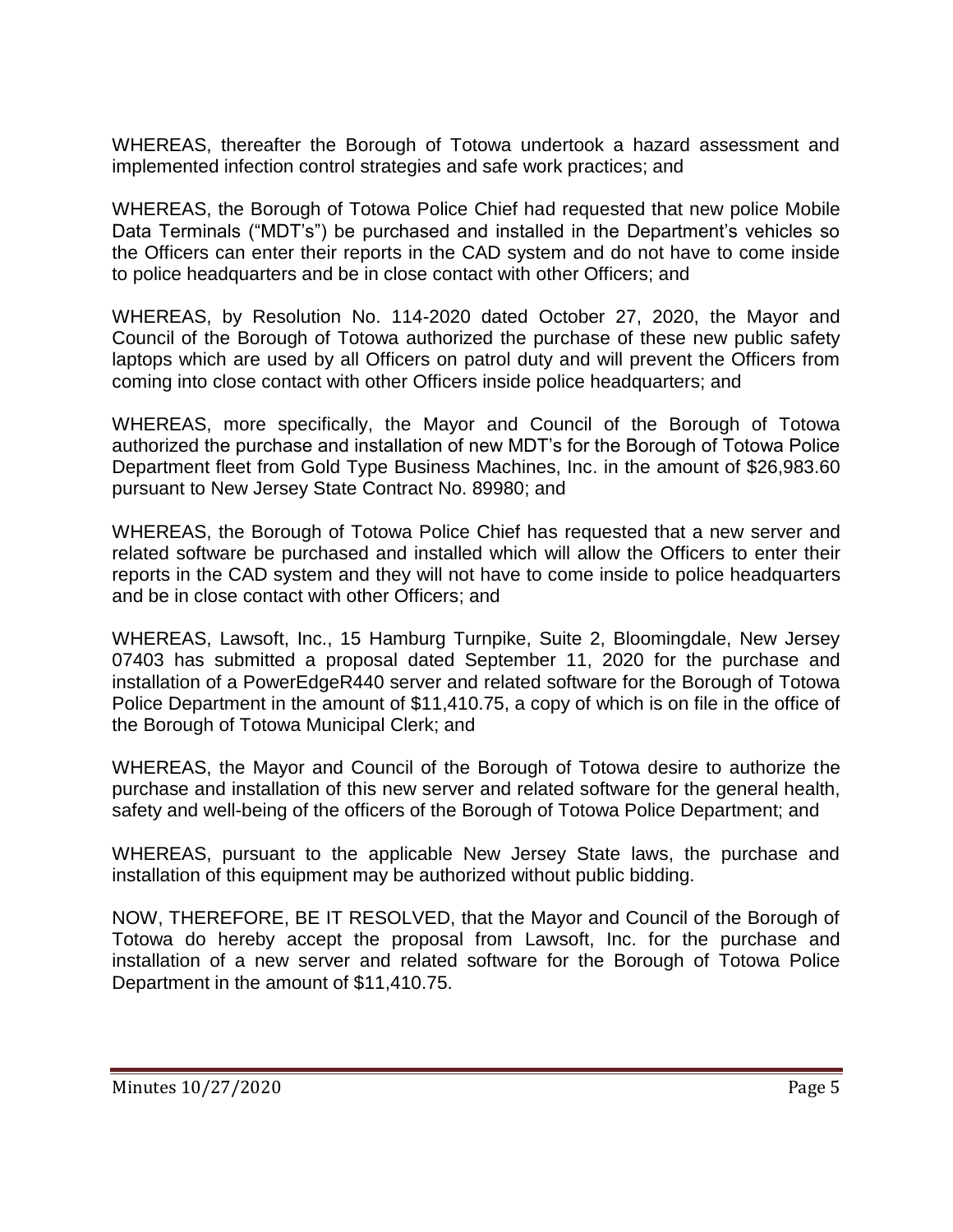BE IT FURTHER RESOLVED, that the Mayor and Council of the Borough of Totowa do hereby authorize Lawsoft, Inc. to provide the labor and materials for the installation of the new server and related software for the Borough of Totowa Police Department fleet.

COMMITTEE ON PUBLIC WORKS:

There was no report.

## COMMITTEE ON ENGINEERING & PUBLIC PROPERTY:

There was a motion by Councilman Capo, seconded by Councilwoman Andriani to adopt the following Resolution Authorizing The Borough Clerk To Set Up A Public Sale/Online Auction Of Personal Property No Longer Needed For Public Use. On roll call vote, all members of the Council present voted in the affirmative.

## RESOLUTION NO. 119-2020

### RESOLUTION AUTHORIZING THE BOROUGH CLERK TO SET UP A PUBLIC SALE/ONLINE AUCTION OF PERSONAL PROPERTY NO LONGER NEEDED FOR PUBLIC USE

WHEREAS, N.J.S.A. 40A:11-36 provides for the Manner and Method of Sale or Other Disposition of Personal Property; and

WHEREAS, the Mayor and Council of the Borough of Totowa may by resolution authorize the sale of its personal property not needed for public use; and

WHEREAS, the Mayor and Council of the Borough of Totowa have at this time determined that there are various vehicles, equipment and other personal property of different make and model that are no longer needed for public use; and

WHEREAS, it is in the best interest of the taxpayers of the Borough of Totowa that the Mayor and Council dispose of these items at public sale/online auction to the highest bidder.

NOW, THEREFORE, BE IT RESOLVED, that the Mayor and Council of the Borough of Totowa do hereby authorize the Borough Clerk to set up a public sale/online auction for personal property no longer needed for public use.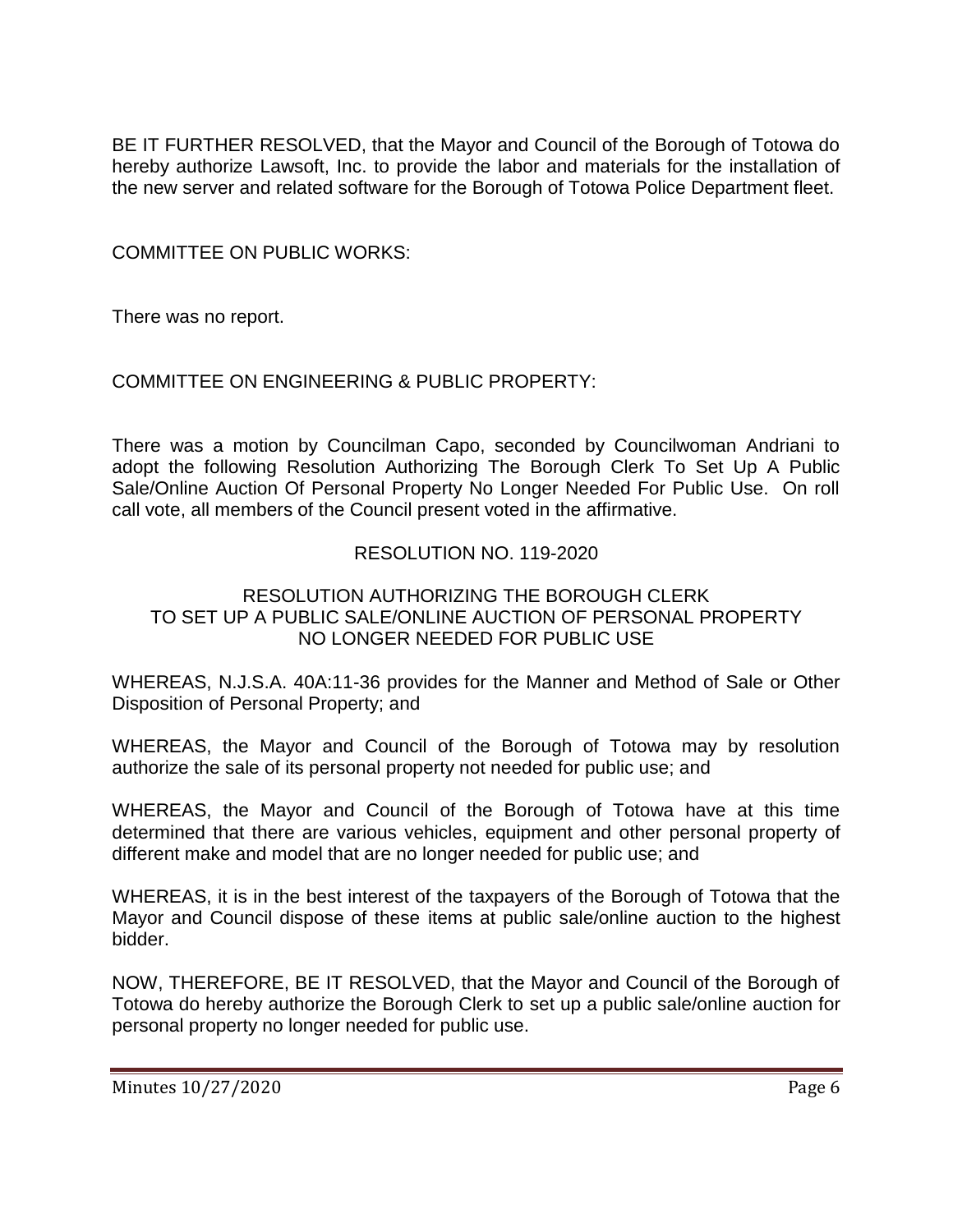# COMMITTEE ON LIAISON & INSPECTION:

There was a motion by Councilwoman Andriani, seconded by Councilman Bucher to approve the following change orders for the Turf Fields project: Replace Entire Existing Fence \$8,820.00; Nailer Credit -\$2,515.90; Turf Upgrade \$69,155.00; Remove/Replace Backstop \$29,390.05; Sprinkler/Water Line Relocation \$4,728.25; and Installation of Geotextile Fabric \$13,117.00. On roll call vote, all members of the Council present voted in the affirmative.

There was a motion by Councilwoman Andriani, seconded by Councilman Bucher to adopt the following Resolution To Submit A Grant Application And Execute A Grant Agreement With The New Jersey Department Of Community Affairs For The 2021 Recreational Opportunities For Individuals With Disabilities Program. On roll call vote, all members of the Council present voted in the affirmative.

# RESOLUTION NO. 120-2020

#### RESOLUTION TO SUBMIT A GRANT APPLICATION AND EXECUTE A GRANT AGREEMENT WITH THE NEW JERSEY DEPARTMENT OF COMMUNITY AFFAIRS FOR THE 2021 RECREATIONAL OPPORTUNITIES FOR INDIVIDUALS WITH DISABILITIES PROGRAM

WHEREAS, the Borough of Totowa desires to apply for and obtain a grant from the New Jersey Department of Community Affairs for \$20,000 to carry out a project designed to integrate disabled and non-disabled individuals in recreational and leisure activities.

NOW, THEREFORE, BE IT RESOLVED,

1) that the Municipal Council Of The Borough Of Totowa does hereby authorize the application for such a grant; and

2) recognizes and accepts that the Department may offer a lesser or greater amount and therefore, upon receipt of the grant agreement from the New Jersey Department of Community Affairs, does further authorize the execution of any such grant agreement; and also, upon receipt of the fully executed agreement from the Department, does further authorize the expenditure of funds pursuant to the terms of the agreement between The Borough Of Totowa and the New Jersey Department of Community Affairs; and